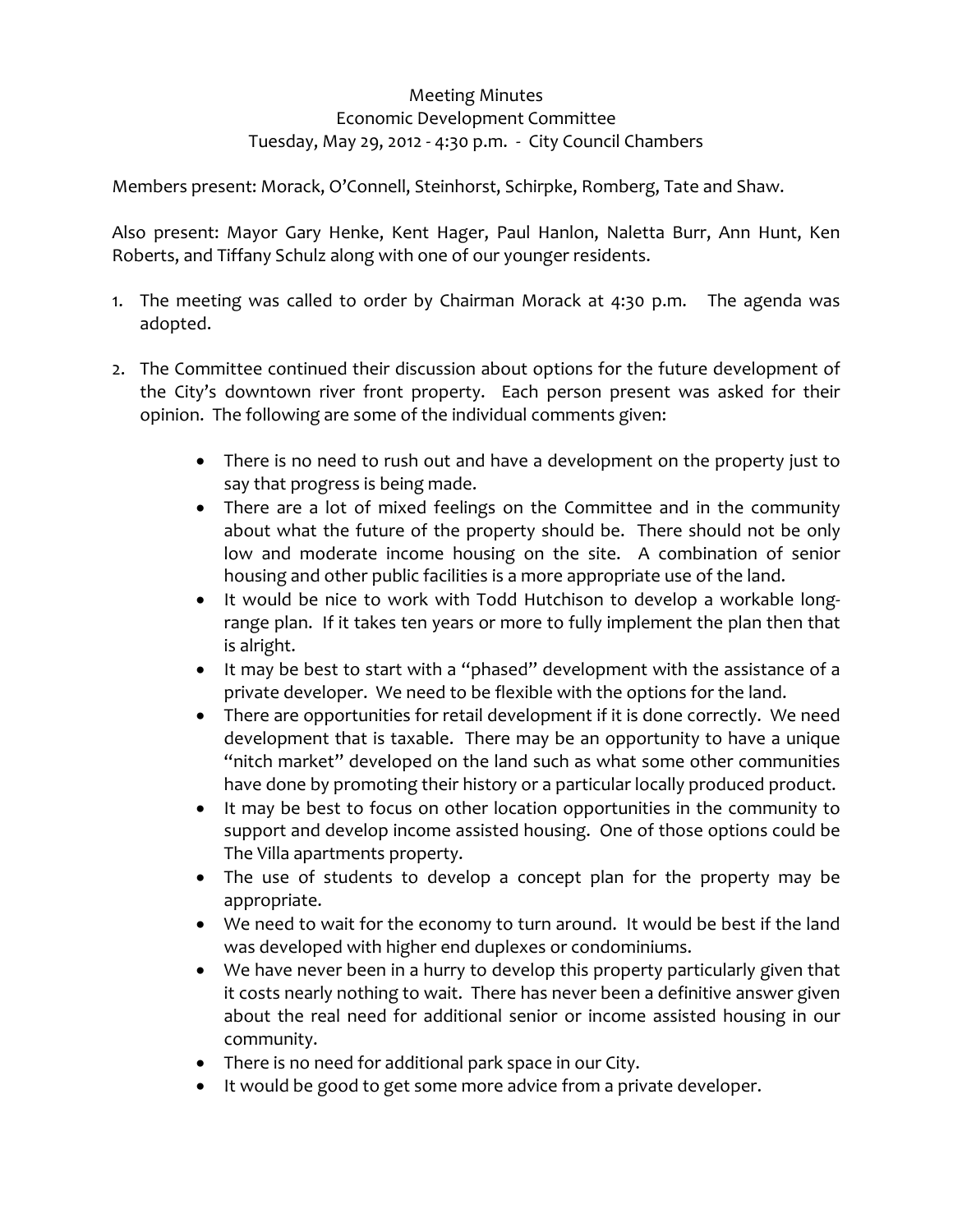- If the development of this property were to utilize federal tax credits for multi-family housing, then you are looking at a project that is at least two years out.
- Low and moderate income housing must be understood for what it really is. Given that you can make nearly \$50,000 with a family of four and still qualify for assisted housing, then this type of housing is better defined as "worker housing." That is largely what our community is, workers. Given that, income assisted housing would serve our community's residents very well. It is not "low income housing" that people typically think of.
- The need is to bring people into our economy to benefit our community. Housing may not do that. Perhaps an art market would be appropriate. We could draw off of our history. A community center that focuses on the performing arts. A larger local food market, are all possibilities.
- Senior housing attracts older people to our community. They bring a lot of outside income into the local economy. When we talk about new public resources being established, the City has virtually no funds available to accomplish construction of a public facility, let along having funds to operate a new resource. Given state law, the only way to financially accomplish the construction and operation of a new public facility is thru a referendum.
- Remember that one of the develpers said that having an "open canvas" to work on the property without a definitive prior plan in place gives the developer a lot of lead‐way to accomplish what the developer determines is economically feasible.
- Time is on our side. The economy will improve and when it does, we will have a better grasp on where we will go with development of the property.
- 3. It was the consensus of those present that this matter needs further consideration. Kent was asked to work with Todd Hutchison to develop a framework we can work with and consider further. Going thru a deliberation process will benefit us all.
- 4. The guest speaker for the meeting was introduced. Naletta Burr is the Community Account Manager for Economic and Community Development for the Wisconsin Economic Development Corporation (WEDC). The WEDC is largely composed of the functions of the former Wisconsin Department of Commerce. The WEDC functions solely for the economic development of the state. The intent of Naletta's position is to develop a better connection to the communities in the state and to assist those communities with their access to state resources and technical assistance. We still have our Regional Account Managers like we did when there was a Department of Commerce, but now our Regional Account Manager is with the Wisconsin Economic Development Corporation. Our Regional Account Manager is Melissa Hunt. Naletta is one of four Community Account Managers in the State. Naletta updated the Committee on the programs and services that are available from the state. The Committee thanked Naletta for her time and assistance.
- 5. Administrator Hager updated the Committee regarding his activities over the course of the last month and answered questions.